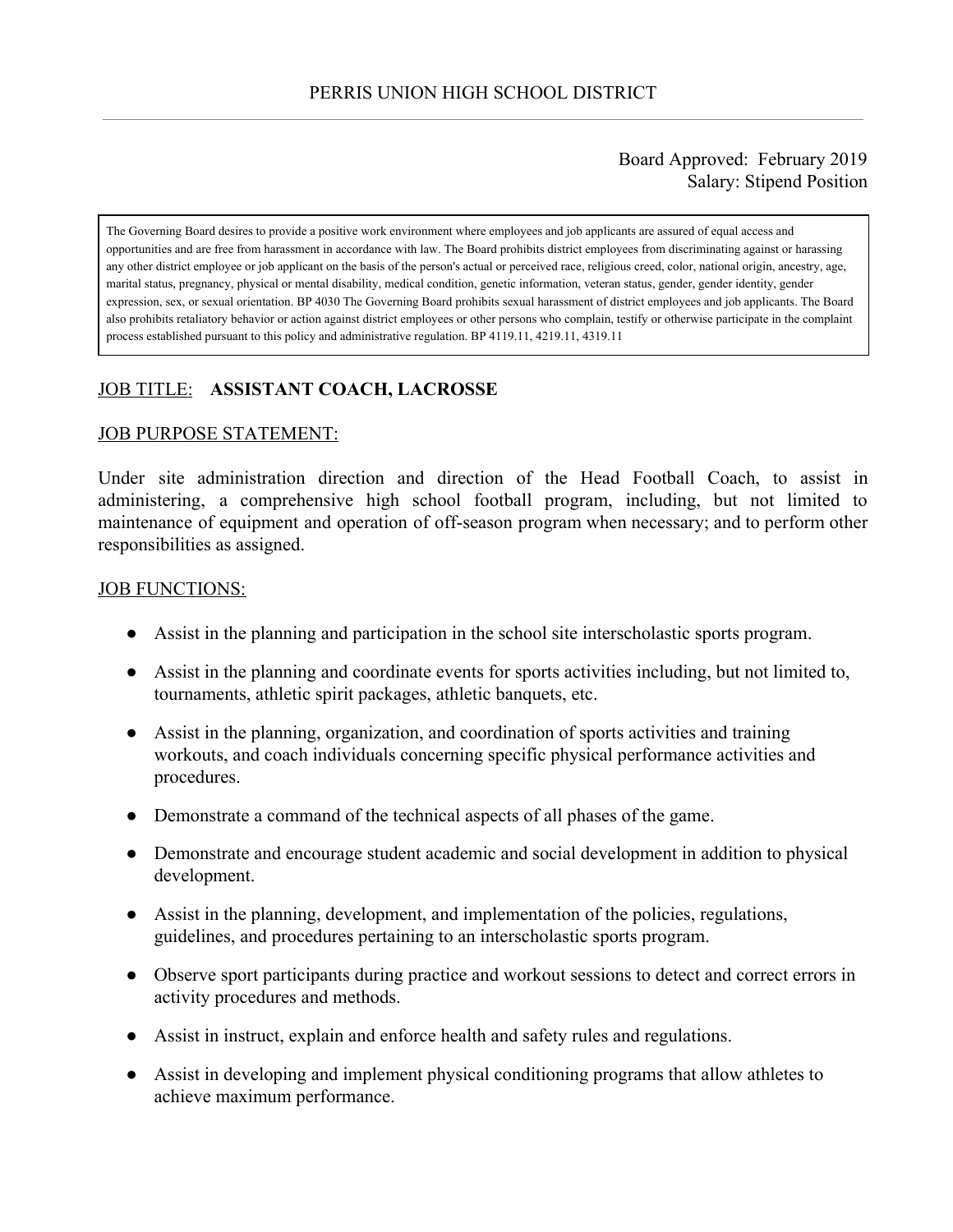# JOB TITLE: **ASSISTANT COACH, LACROSSE** Page 2 of 3

#### JOB FUNCTIONS – continued

- Assist in the selection of interscholastic sport activity uniforms and related sport apparatus and equipment.
- Assist in assessing the athletic team skills and abilities and the opponents capabilities and determine game strategies.
- Assist in opponent scouting activities.
- Understand and carry out oral and written directions with minimal accountability controls.
- Communicate effectively in English in oral and written form.
- Build and maintain a positive working relationship with parents, students, other coaches, staff, and the public.
- Work cooperatively with other school leaders in a school environment with multiple curricular and co-curricular programs.
- Understand the principles, goals, and objectives of public education.
- Knowledge of the methods, techniques, procedures, and strategies concerning the development and maintenance of an effective interscholastic sports program.
- Knowledge of modern trends pertaining to interscholastic sports programs and activities.
- Commitment between academic and athletic excellence for student athletes.
- Demonstrate successful ability to follow the National Federation of High Schools Coaches Code of Conduct and the California Interscholastic Federation (CIF) Coaches Code of Conduct, and Pursuing Victory with Honor.

# PHYSICAL ABILITIES:

- Physical Demands: This is a non-sedentary position that involves walking, running, and standing for extended periods of time. This position requires accurate perception of sound, near and far vision, depth perception, handling and working with educational sport aids, equipment, and providing oral information and directions.
- Working Conditions: Sport activities will be held outdoors or indoors depending on the sport. Exposure to seasonal outdoor temperatures (30 $\degree$  F – 115 $\degree$  F), possible wind, rain, and snow, loud noise from participants and spectators.